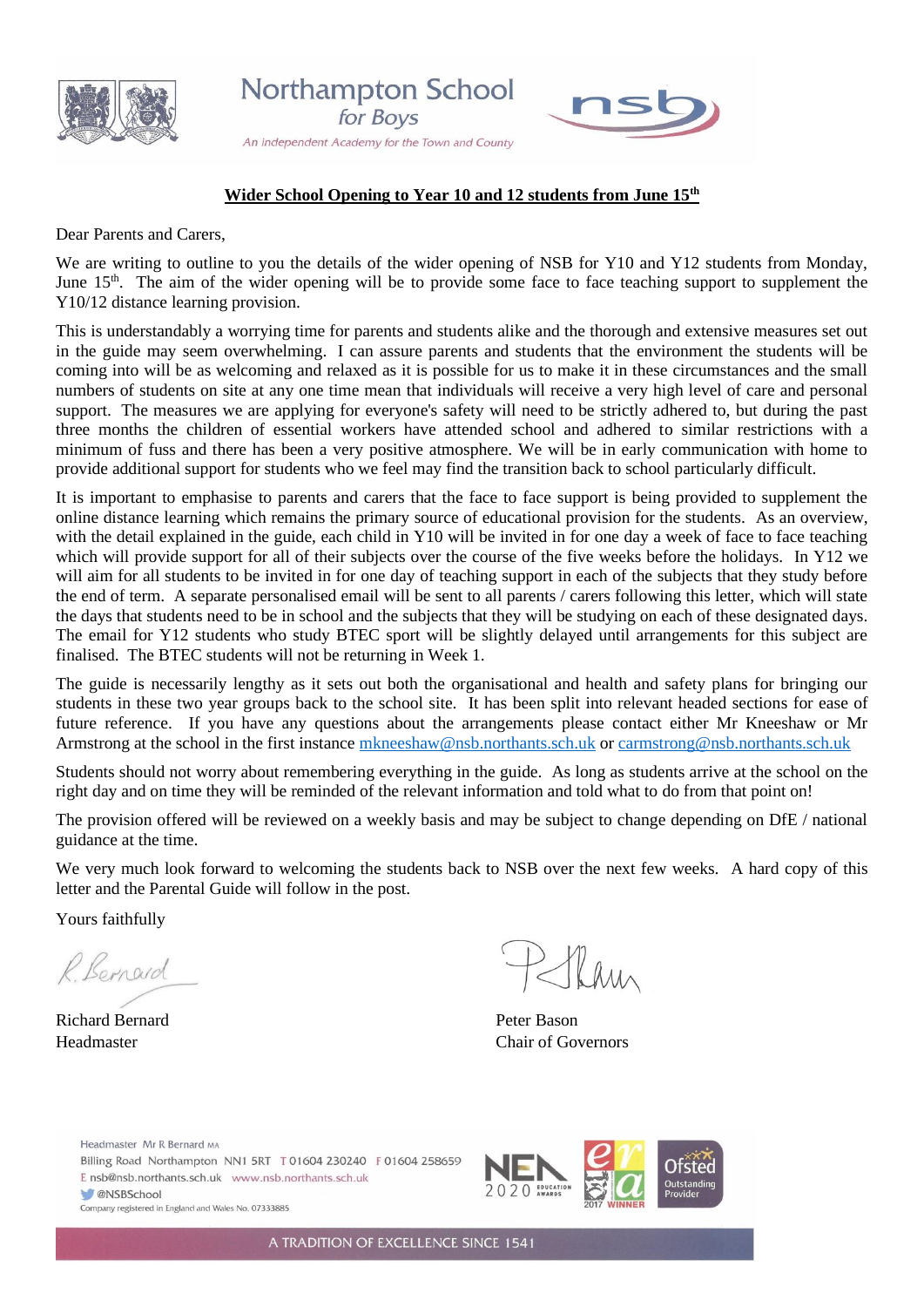

# **Parental Guide – wider NSB opening from June 15th**

In making these operational arrangements the school has sought to put into place a series of controls which will help to minimise the spread of COVID-19 through both direct transmission (instances when in contact with those sneezing and coughing) and indirect transmission (via touching contaminated surfaces). Through the implementation of these controls the risk of transmission of the virus at the school will be substantially reduced during the period of wider school opening.

One of the key areas of infection control that all parents must adhere to is ensuring that students who live in a household where any occupant has Coronavirus symptoms do not attend school, under any circumstances, until periods of self-isolation in line with government directives have taken place. COVID-19 symptoms currently include:

- A new continuous cough
- A high temperature
- A loss of, or change in, the normal sense of taste or smell (anosmia)

### **Overview**

The provision offered is constrained by a wide variety of significant health and safety factors. These constraints include the need to minimise the numbers of different people each student is in contact with both other students and staff; the maximum number of students permitted in school on the same day; the unavailability of some teaching staff due to health considerations; the requirement for all students to stay in the same classroom throughout the day and the fact that we only have 5 weeks to give face to face teaching support in all the subjects. Please note that, on rare occasions, there may be a lack of subject specialist availability due to Covid-19 related reasons. In this situation face to face teaching support in that subject may not always be possible. Parents and students will be notified individually in these circumstances. Sociology A Level is the only subject that is affected by this situation at the time of writing.

### **Year 10**

We will be running a Week A and Week B timetable for Y10.

Week A will provide a rotation of provision for the student's Option subject, the Technology subject and the MFL or alternative to MFL subject.

Week B will provide face to face provision for English, Maths, Science and History / Geography.

Over the five weeks there will be Week A1, B1, A2, B2 and A3 in that order.

For each week, the whole Y10 cohort will be split into fifths - a Monday, Tuesday, Wednesday, Thursday and Friday group. This will bring into school a maximum of 45 Y10 students on any one day. Each daily group will be split into five "bubbles" of students of similar ability relevant to the subjects being taught on that day – there will be no more than eleven students in any one bubble – the average will be nine. Students will not mix with any other student outside of their bubble during a day. To provide subject specialist provision, students may be allocated a different day / bubble each week – which is permitted by the DfE secondary school guidance for re-opening schools. Students will remain in the same classroom and in the same seat all day unless part of the lesson or the whole lesson is taking place outside. Students will be taught by a subject specialist but the member of staff will not necessarily always be their normal teacher.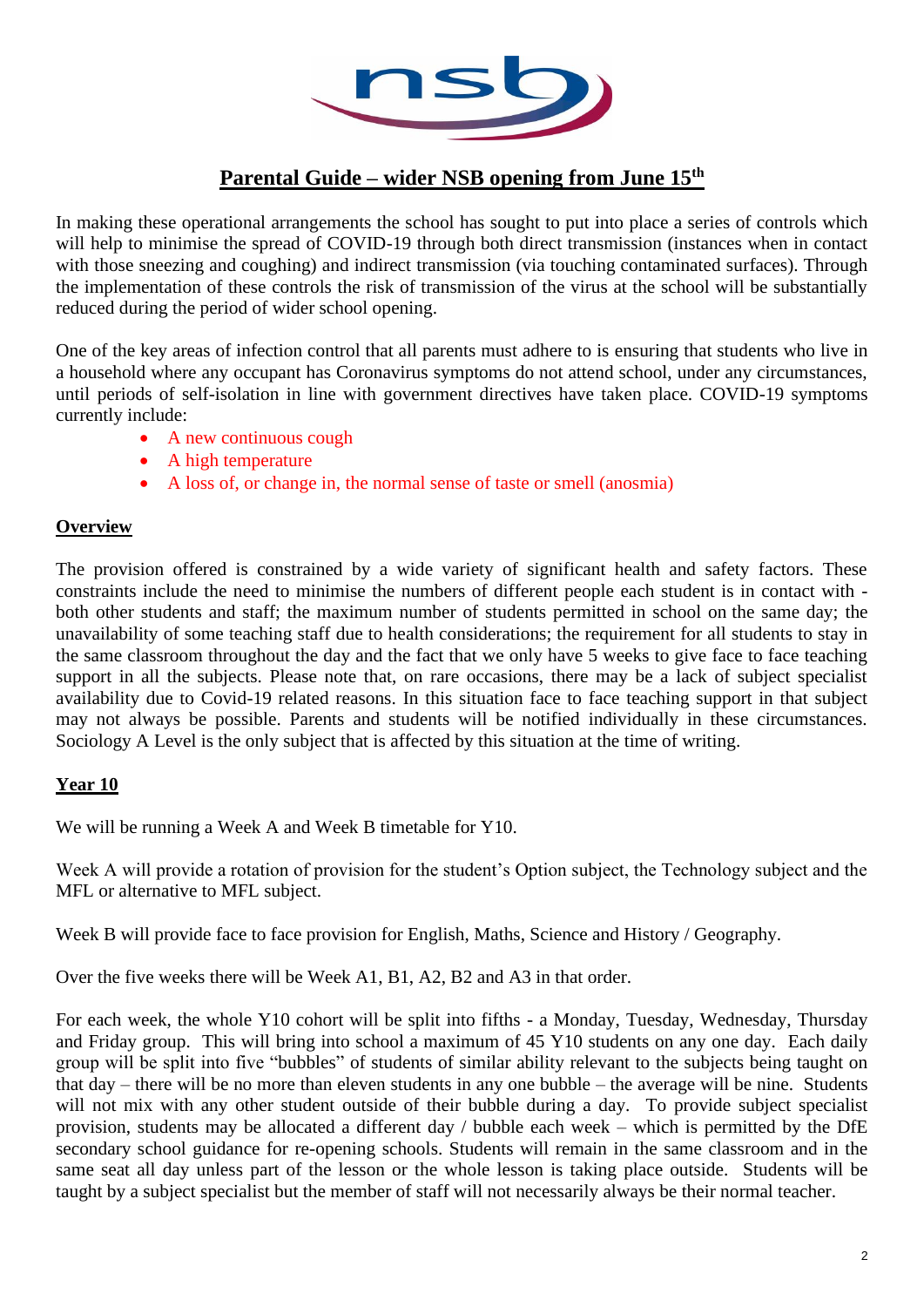In Week A students will be taught the same subject throughout the normal school day.

In Week B the students will receive four face to face lessons of one hour fifteen minutes duration in English, Maths, Science and History or Geography:

**In Week A1** - Y10 students will be taught in their bubble group throughout the day for their Option subject.

**In Week A2** - Y10 students will be taught in their bubble group throughout the day for their MFL or alternative to MFL subject.

**In Week A3** - Y10 students will be taught in their bubble group throughout the day for their Technology subject.

**In Weeks B1 and B2** - Y10 students will be taught in their Week B bubble group rotating through four different subject lessons over the course of the day – English, Maths, Science and History or Geography.

The schedule of the day will vary slightly from Week A to Week B:

At the beginning of each day (8.50am for Y10) a member of the Senior Staff will undertake a short briefing with the cohort of students. This will be in the Concourse to facilitate appropriate social distancing.

#### **Schedule of day for Y10 Week A**

**8.30am - 8.50am -** students arrive through the Quad, clean their hands, and go straight to the Concourse

**8.50am - 9am** - Briefing in the Concourse

**9.00am - 11.10am -** Early Morning Session

- **11.10 - 11.30am** Break
- **11.30am - 1pm** Late Morning session

**1pm - 2pm -** Lunch Break - the teacher area will be cleaned – bubbles will be fetched from classrooms

**2.00pm - 3.35pm -** Afternoon Session

If more than one specialist teacher teaches the class over the course of the day, then the teacher area in the classroom will be thoroughly cleaned between teachers.

#### **Schedule of day for Y10 Week B**

**8.30am - 8.50am -** students arrive through the Quad, clean their hands, and go straight to the Concourse

**8.50am - 9am** - Briefing in the Concourse

**9am - 10.15am** - Lesson 1

**10.15am - 10.25am** - Internal Break whilst the teacher area in each classroom is cleaned

- **10.25am - 11.40am** Lesson 2
- **11.40 am - 12.00noon** External Break the teacher area will be cleaned

**12noon - 1.15pm** - Lesson 3

**1.15pm - 2.20pm** - Lunch Break – teacher area will be cleaned – bubbles will be fetched from classrooms

**2.20 - 3.35pm** - Lesson 4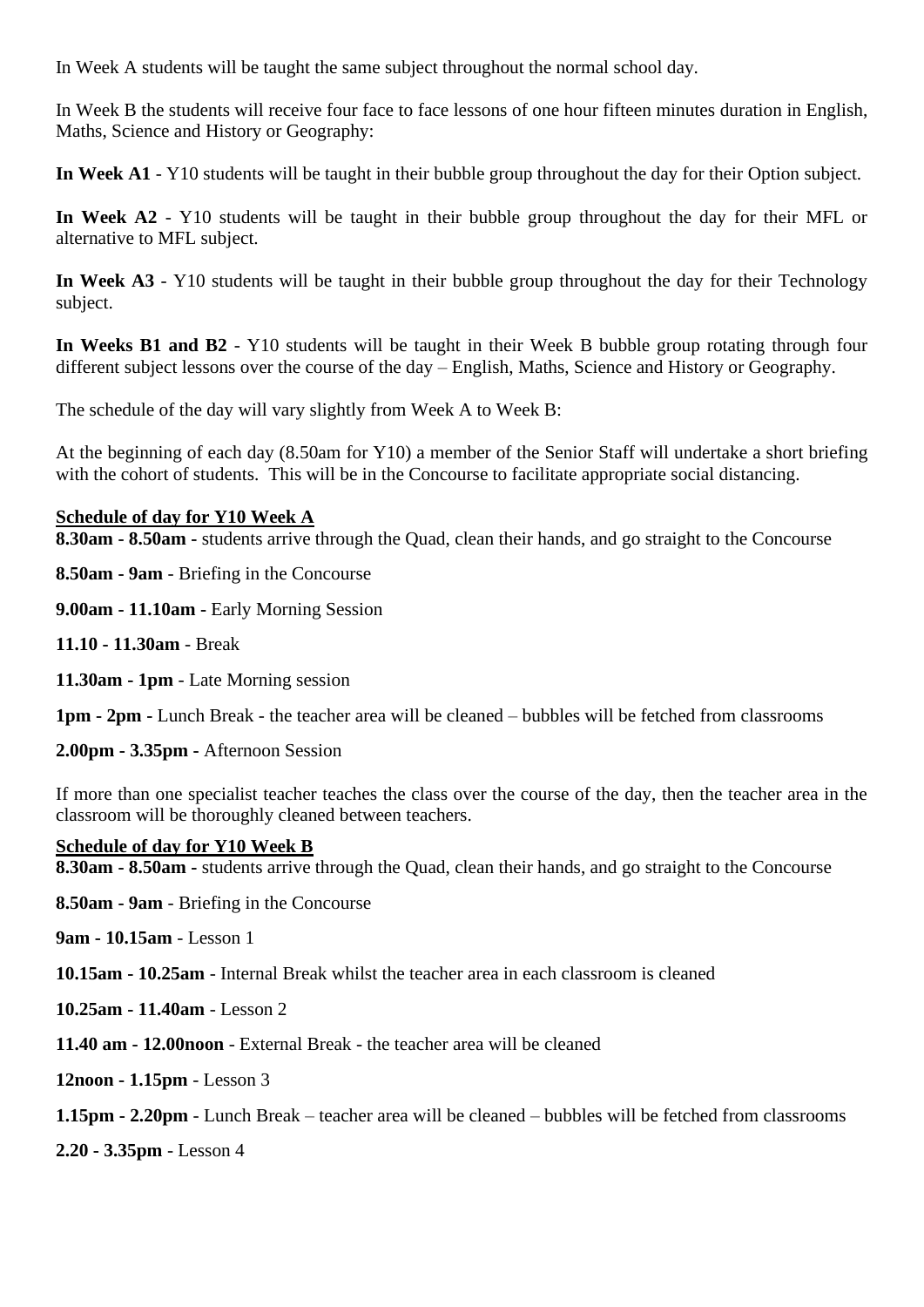# **Year 12**

There will be no more than a quarter of the Y12 cohort in school on any one day - 65 students. To minimise mixing, students will be taught one subject in a bubble of normally no more than 15 students for one day out of the week. Where there are COVID-19 related staff shortages in a subject, some whole classes will be taught with 2m social distancing in the Sixth Form Pod or the Cripps Theatre. Students will be taught in the same classroom throughout the day - lessons or parts of lessons can also take place outside at the teacher's discretion. Students will arrive at a different time to Y10, between 9am and 9.20am through the Cripps entrance for a 9.20am start. Students will leave school at a different time to Y10, at 3.25pm rather than 3.35pm.

**Week 1 - (wk. beginning June 15th)** - Option Block 1 subjects will be taught across the week

**Week 2 - (wk. beginning June 22nd**) - Option Block 2 subjects will be taught across the week

**Week 3 - (wk. beginning June 29th**) - Option Block 4 subjects will be taught across the week

**Week 4 - (wk. beginning July 6th**) - Option Block 5 subjects will be taught across the week

**Week 5 - (wk. beginning July 13th**) - Option Block 3 subjects will be taught across the week

At the beginning of each day (9.20am for Y12) a member of SLT will undertake a short briefing with the cohort of Y12 students. This will be held in the Concourse to facilitate appropriate social distancing.

# **Schedule of day for Y12**

**9am - 9.20am** - students arrive through the entrance to the Cripps, clean their hands and go straight to the Concourse

**9.20am – 9.30am** – Briefing in the Concourse

**9.30am - 12.30pm -** Morning Session - teacher can break at their discretion

**12.30 pm - 1**.**30 pm** - Lunch Break - the teacher area will be cleaned during lunch – bubbles will be fetched for lunch from their classrooms

**1.30pm - 3.25pm** - Afternoon session

If more than one specialist teacher teaches the class over the course of the day, then the teacher area in the classroom will be thoroughly cleaned between teachers.

From Week 2 onwards students in Art, Photography, Dance and Drama may be invited in to undertake additional practical work in a week when they do not study a subject from the designated weekly option block. Where a student will be needed for these additional sessions, parents and carers will be notified of the additional days that the student is required in school for.

### **Dress Code for Y10 and Y12 students until the end of Term**

For this five week period, in order to support the ease of daily clothes washing, the involvement of students in potential outdoor lessons and to help reduce virus transmission, students will be permitted to wear nonschool uniform - smart casual or sportswear - no flip flops / beachwear or attire which could be deemed as inappropriate or offensive may be worn. Staff will also wear smart casual clothing. This relaxation in dress rules is only for the five-week period until the end of term. The school will review the situation prior to September when we hope to be able to implement normal full uniform rules. Where students have a practical lesson such as Dance or Drama they should arrive in school in their appropriate practical clothing.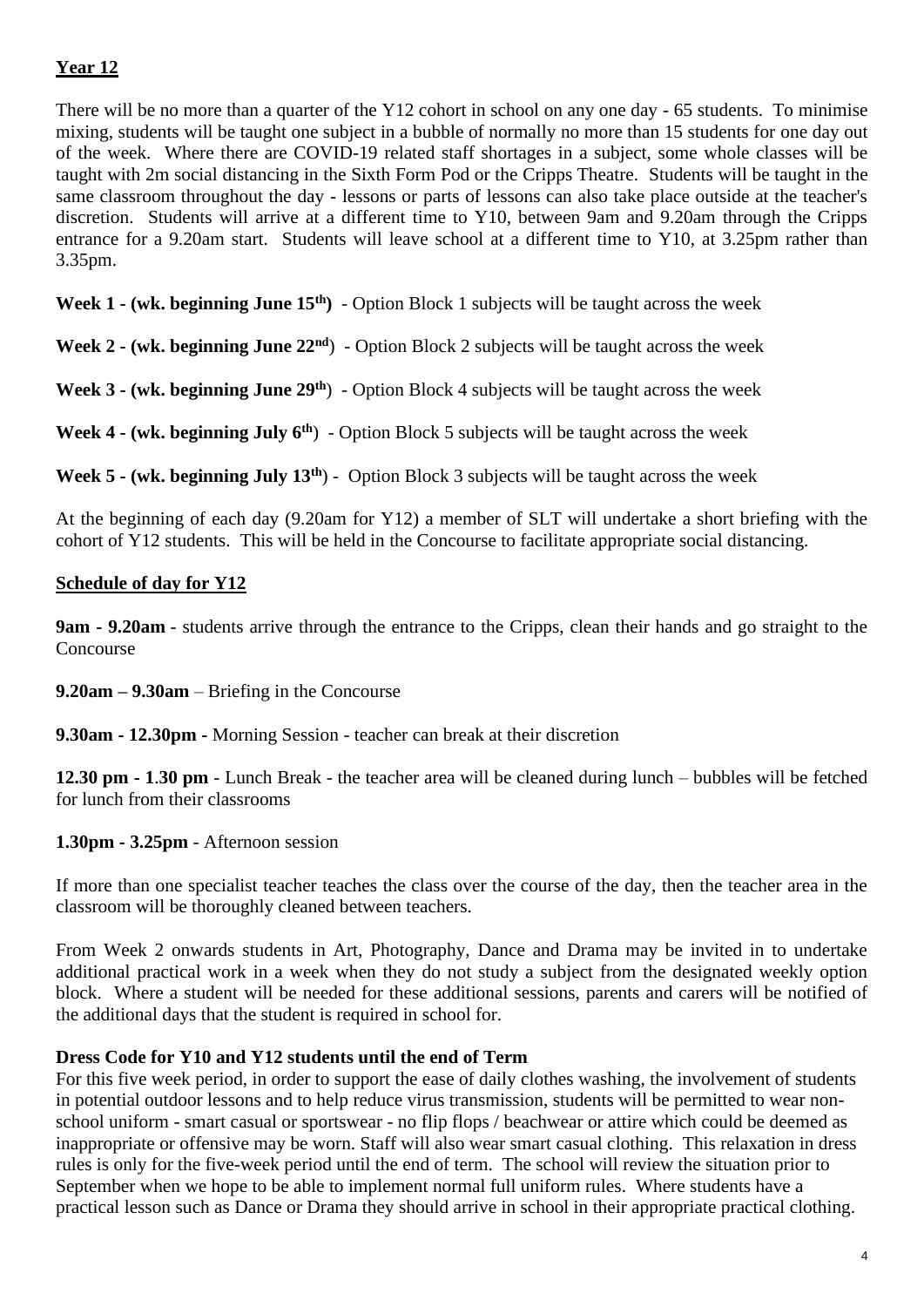### **Entry and Exit Points to the school**

Each cohort will have different entry and exit points:

Y10 students will enter and exit through the Quad. Students should arrive between 8.30am and 8.50am. Students should not arrive earlier or later than these times. Students will leave at the normal end of school – 3.35pm.

Y12 students will enter and exit through the Cripps entrance. Students should arrive between 9.00am and 9.20am. Students should not arrive earlier or later than these times. Students will leave at a slightly earlier time to Y10 - 3.25pm.

#### **Equipment to bring to school**

Students must bring their own writing equipment and exercise books for their subject if the books are not currently in school. Paper will be provided. Students will not be allowed to share personal equipment with other students. Students should keep all their equipment and any packed lunch / drink in a bag which will be stored under their designated desk throughout the day.

### **Mental Health**

The school recognises that students will have been affected by the extended period of lockdown in many ways and some students will have been facing up to very challenging circumstances at home. All school staff are trained to look out for any signs which may indicate that a student needs support for their mental health and the school will look to support these students both in school and through signposting appropriate expert help from relevant external agencies. It would be very helpful if parents / carers could let the school know if their child has been or is going through a difficult time at home – parents should contact Assistant Headteacher, Lindsay Greenaway at the school by phone or email – [lgreenaway@nsb.northants.sch.uk](mailto:lgreenaway@nsb.northants.sch.uk)

#### **Attendance and reporting absence from school**

Where your son or daughter is unable to attend a timetabled session at school, it is extremely important that you inform the school of the reason for their absence by 10am by telephoning the main school reception on 01604 230240 or by emailing [nsb@nsb.northants.sch.uk.](mailto:nsb@nsb.northants.sch.uk) This is because the school is required to submit a daily attendance register to the government to support the tracking of the spread of Coronavirus and to monitor the impact of opening schools more widely.

The school will need to know the reason for absence which would normally be one of the following:

- Illness because the student has a suspected or confirmed case of Covid -19
- Illness which is not related to Covid-19
- Shielding because the student or another member of the household is classed as Clinically Extremely Vulnerable
- Self-isolating as a member of the household has a suspected or confirmed case of Covid-19

Please ensure that you only report absence for those days that your son/daughter is timetabled to attend school.

Whilst the government and the school are strongly encouraging children in Y10/12 to return to school unless they are self-isolating or shielding, parents will not be fined for non-attendance at this time.

If students are unable to come into school to receive the face to face teaching, then they will be asked by the teacher to catch up the work missed remotely.

#### **Distance Learning**

In a week where students are coming into school for face to face support for a subject, the distance learning work set for that week in the subject will be reduced by the class teacher, as the teacher deems appropriate. Students and parents should be aware that when teachers are on-site teaching they will not be expected to be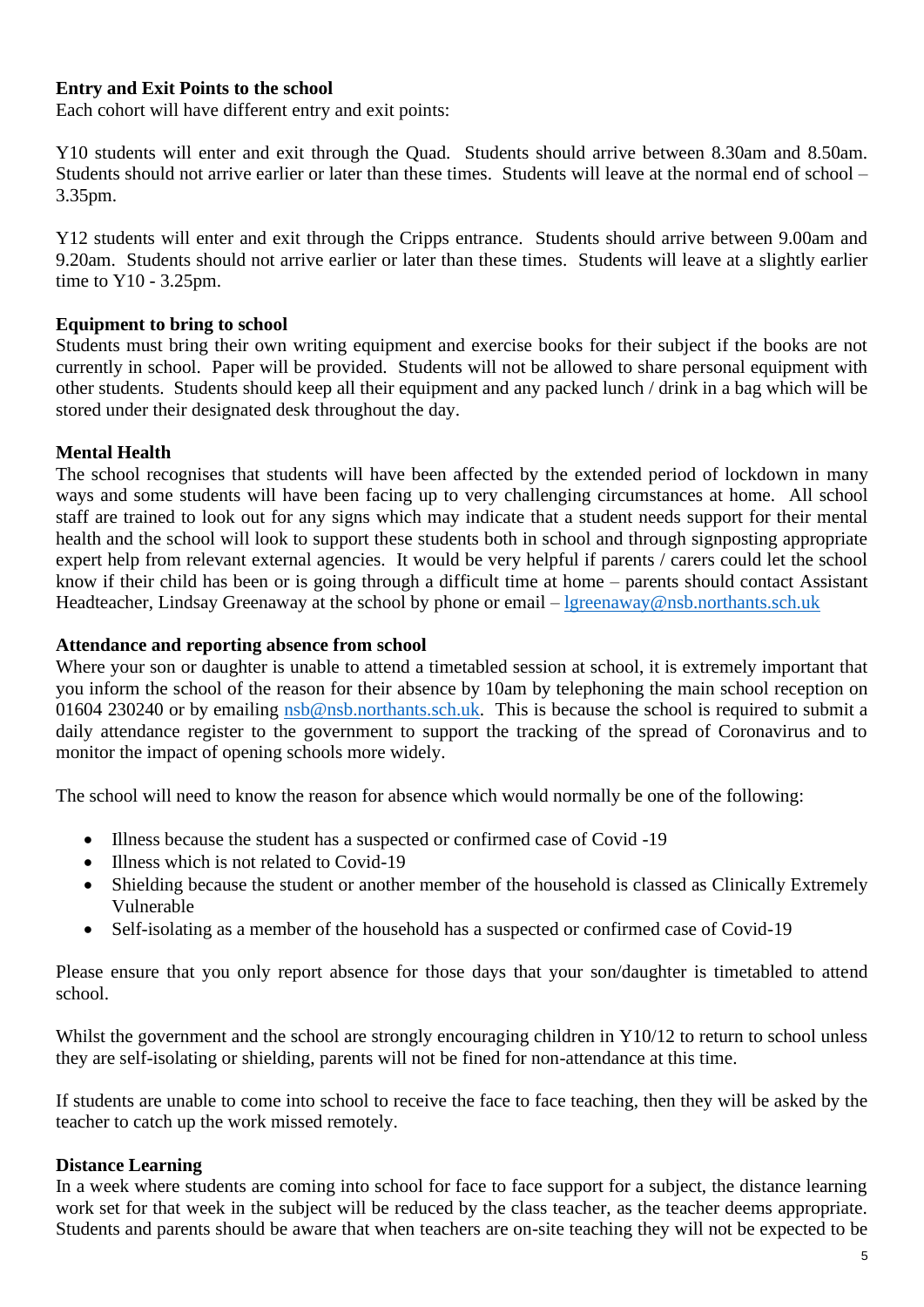contributing to distance learning provision on that particular day and therefore may not be able to respond to distance learning related queries or questions as quickly as they would do normally.

### **Class or group Sizes**

The school will seek to ensure that we reduce contact between people as much as possible.

Students will be in small 'bubble groups' of no more than 11 students in Y10 and normally no more than 15 students in Y12 (unless the whole class is being taught in a larger space). Each bubble group will be taught in one classroom and at the same desk throughout the day (other than in outdoor lessons or in subjects which need specialist equipment). Bubble groups of students will not mix during the day. In order to support social distancing - each bubble group will be given clear directions to the entrance / corridors / exit that they will be allowed to move through - these route-ways will promote social distancing by eliminating contact between different bubble groups of students. Bubble groups of students will change on a weekly basis according to subject specialism - this has been agreed as within the government guidelines of safe practice for secondary schools by the school's health and safety legal advisers.

Students will be seated at least 2 metres away from each other in the classroom. The teacher will have an area of space at the front of the classroom which always allows them to comfortably remain 2m away from students.

### **Break time / Lunch time**

Each bubble group will have a designated outside area for break times and lunch and will be supervised to ensure that they remain 2m apart. A suitable indoor space within the Concourse will also be provided for each bubble group if the weather is poor.

Hot and cold food will be on sale at lunch time. Students are welcome to bring a packed lunch if they wish. There will be no food available for sale at break time.

If you would like your child to purchase lunch, please could you fill out a simple form to indicate which food choices your son / daughter would like, so that the Catering department can prepare relevant quantities. A link to the Catering Forms are below and can also be accessed through the front page of the school website. You will be sent a weekly reminder email / text to do this for subsequent weeks. Please note that you should only fill out a form for the day that your son / daughter is due into school. A reminder that you will be notified of these days by separate email following this letter.

**Monday, June 15th** [Click here to book](https://forms.office.com/Pages/ResponsePage.aspx?id=CfiNNtCLj0qvVhLw4CceDJehuQLqQJJKoK6INNZDiuJUOVZaWlBRVldGTUlNTzkwMTQzUlpLSVc2My4u)

**Tuesday, June 16th** [Click here to book](https://forms.office.com/Pages/ResponsePage.aspx?id=CfiNNtCLj0qvVhLw4CceDJehuQLqQJJKoK6INNZDiuJUMTBNUkdLWUM4MUVYVzVQSlgwWlhVSThQSC4u)

**Wednesday, June 17th** [Click here to book](https://forms.office.com/Pages/ResponsePage.aspx?id=CfiNNtCLj0qvVhLw4CceDJehuQLqQJJKoK6INNZDiuJURFNNNTVMNlRYNVpLSUhEVkMxWDRWVUFMMS4u)

**Thursday, June 18th** [Click here to book](https://forms.office.com/Pages/ResponsePage.aspx?id=CfiNNtCLj0qvVhLw4CceDJehuQLqQJJKoK6INNZDiuJUQjZHNFE1VlpZMElNVk1SUllUVkdBN1M4Ny4u)

**Friday, June 19th** [Click here to book](https://forms.office.com/Pages/ResponsePage.aspx?id=CfiNNtCLj0qvVhLw4CceDJehuQLqQJJKoK6INNZDiuJUM0ZFU0paVUE2QU1IMkkxTVEwQTJUN1NWTC4u)

Students in Y10 and Y12 will be called into lunch from their classrooms and will be required to queue in their bubble groups at 2m apart. Each bubble group will sit in a designated area of the Concourse. Students from different bubble groups will not be allowed to mix in the lunch queue. All food, whether purchased or a packed lunch, will be eaten in the Concourse.

Students will use the normal system to pay for lunch.

Y12 will not be permitted to leave the school site for lunch.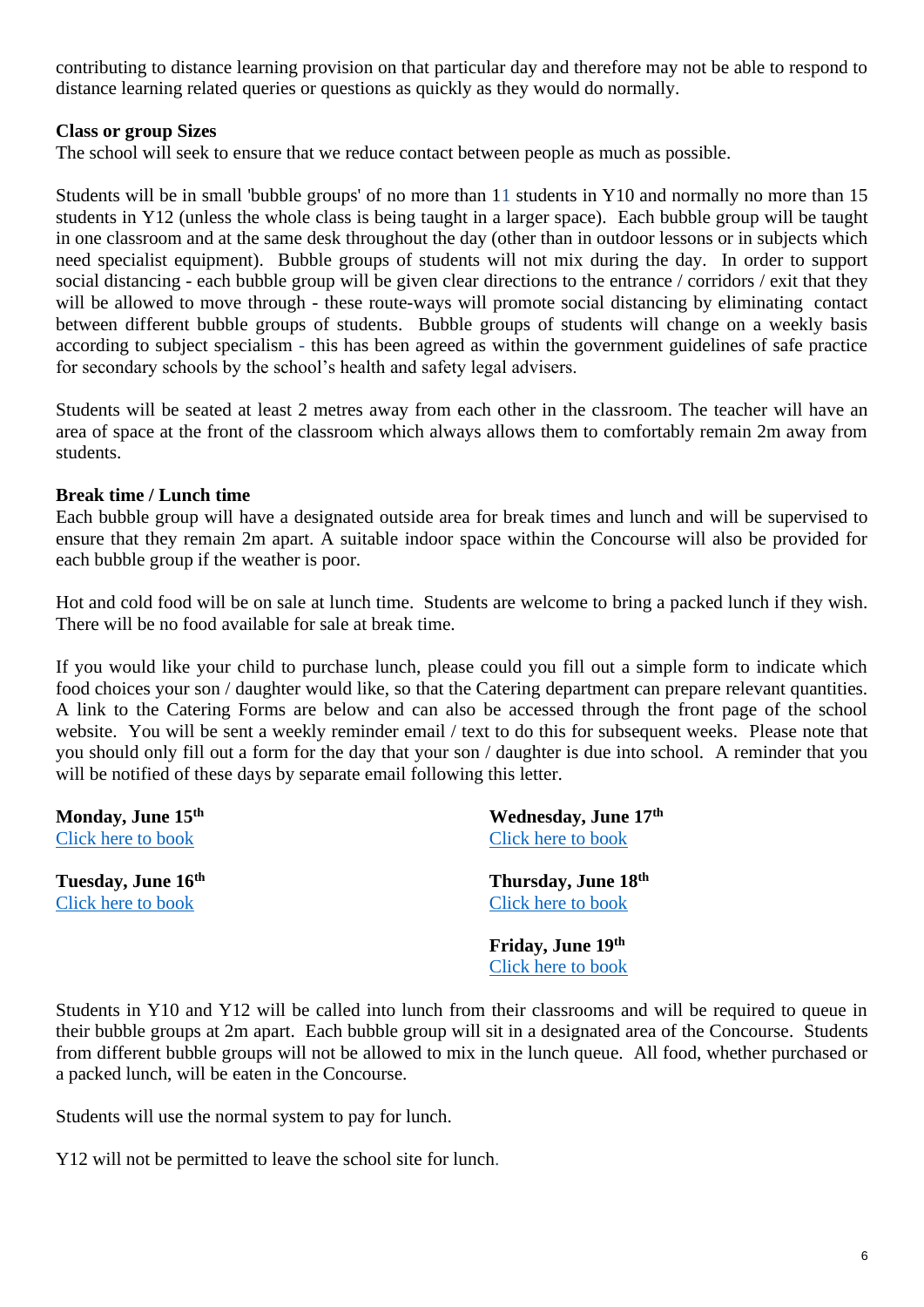### **Transport to and from School**

Students are encouraged to walk or cycle to school where possible - students must maintain a 2m gap from any other student when they are walking or cycling to school.

Students will always be able to use the school bike racks whilst maintaining social distancing of 2m.

Parents are reminded not to mix households on any school run.

Students taking the bus after school will be supervised to ensure that the students remain 2m apart from each other whilst waiting for the bus. 2m markings will support appropriately distanced queuing.

Parents will not be permitted to drop students off or to pick students up from the front of the school unless the child has a disability or injury.

### **Behaviour Policy**

The Behaviour Policy has been updated to state that students can be sanctioned, up to and including exclusion, if they wilfully refuse to adhere to arrangements of social distancing and / or deliberately cough or spit at students or staff thereby putting them at risk. Any such breaches will be promptly brought to the attention of Senior Staff.

### **Other Policies reviewed and updated**

Management of Health and Safety, Management of Fire Safety, Management of Infection Control, Child Protection and Safeguarding, Attendance, Exclusions and Pastoral / Welfare Policies have also been updated to reflect changed practice due to coronavirus.

### **Health and Safety Measures to protect against COVID-19 - please also see the NSB COVID-19 Risk Assessment which is available on the front page of the school website**

#### **Shielded (Clinically Extremely Vulnerable) and Clinically Vulnerable children**

For the vast majority of children and young people, Coronavirus (COVID-19) is a mild illness. Children and young people (0 to 18 years of age) who have been classed as clinically extremely [vulnerable](https://www.gov.uk/government/publications/guidance-on-shielding-and-protecting-extremely-vulnerable-persons-from-covid-19/covid-19-guidance-on-protecting-people-most-likely-to-get-unwell-from-coronavirus-shielding-young-peoples-version) due to [pre-existing](https://www.gov.uk/government/publications/guidance-on-shielding-and-protecting-extremely-vulnerable-persons-from-covid-19/covid-19-guidance-on-protecting-people-most-likely-to-get-unwell-from-coronavirus-shielding-young-peoples-version) medical conditions have been advised to shield. We do not expect these children to be attending school, and they should continue to be supported at home as much as possible. Please contact Mr Armstrong or Mr Kneeshaw at the school if your child is shielding.

Clinically vulnerable (but not clinically extremely vulnerable) people are those considered to be at a higher risk of severe illness from Coronavirus (COVID-19) and are listed in this document: [Staying](https://www.gov.uk/government/publications/staying-alert-and-safe-social-distancing/staying-alert-and-safe-social-distancing#clinically-vulnerable-people) at home and away from others (social [distancing\)](https://www.gov.uk/government/publications/staying-alert-and-safe-social-distancing/staying-alert-and-safe-social-distancing#clinically-vulnerable-people) guidance. A small minority of children will fall into this category, and parents should follow medical advice if your child is in this category and alert the school if you decide that you wish to keep your child at home.

#### **Living with a shielded or clinically vulnerable person**

If a child lives with someone who is clinically vulnerable (but not clinically extremely vulnerable), including those who are pregnant, they can attend school.

If a child lives in a household with someone who is extremely clinically vulnerable, as set out in the [COVID-19:](https://www.gov.uk/government/publications/guidance-on-shielding-and-protecting-extremely-vulnerable-persons-from-covid-19) guidance on shielding and protecting people defined on medical grounds as extremely [vulnerable](https://www.gov.uk/government/publications/guidance-on-shielding-and-protecting-extremely-vulnerable-persons-from-covid-19) guidance, it is advised they only attend school if stringent social distancing can be adhered to and, in the case of children, they are able to understand and follow those instructions. If your son / daughter falls into this category, please contact Mr Armstrong / Mr Kneeshaw at the school to discuss the most appropriate course of action.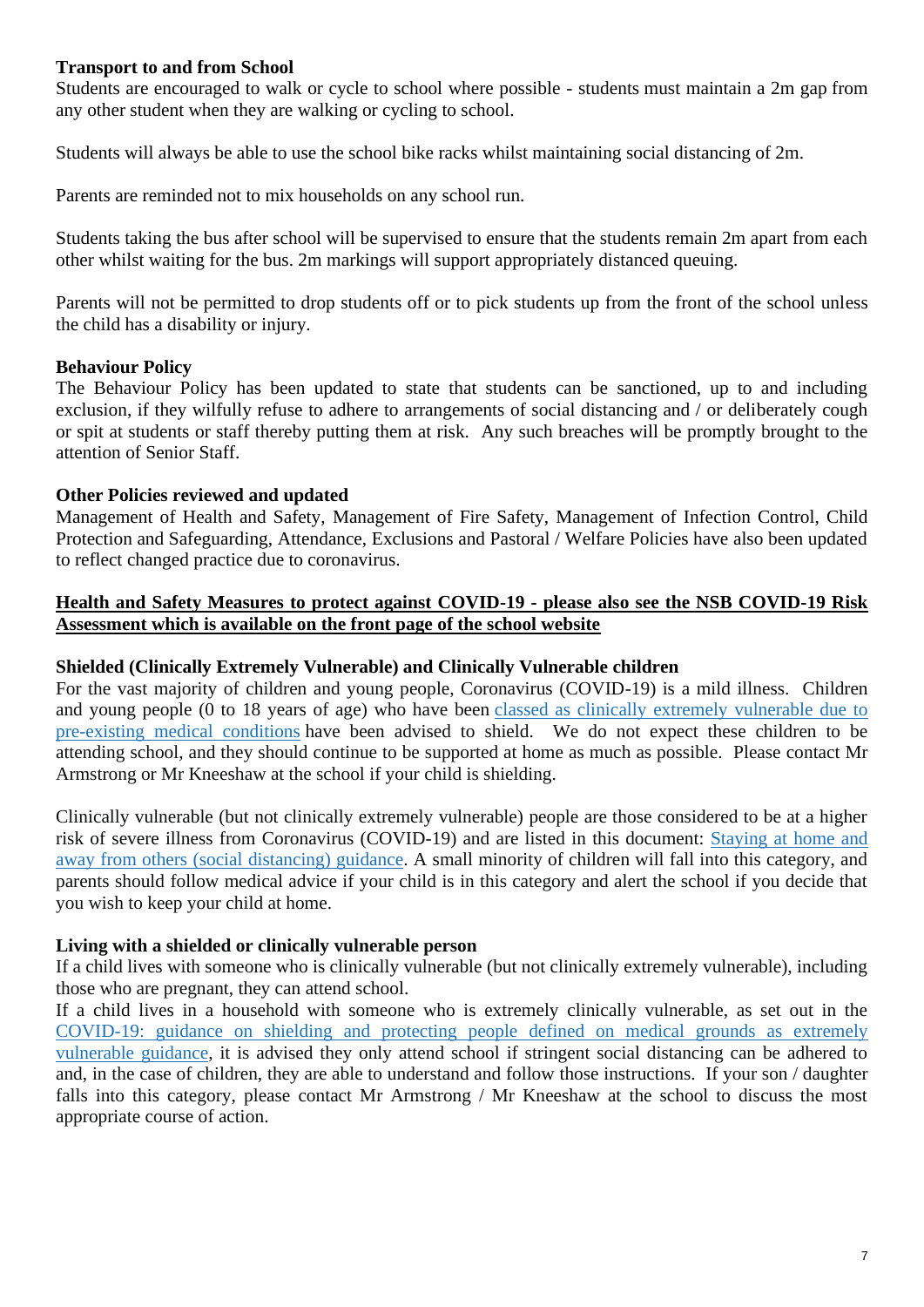### **Infection Protection and Control**

- 1) As outlined earlier in this letter, parents must ensure that students who live in a household with Coronavirus symptoms do not attend school until appropriate periods of self-isolation have taken place. COVID-19 symptoms currently include:
	- A new continuous cough
	- A high temperature
	- A loss of, or change in, their normal sense of taste or smell (anosmia)
- 2) We will ensure that all students who attend school clean their hands at regular intervals throughout the day - this will include on entry to school, on exit from classrooms, before eating food, at the end of PE, at the end of break and lunch, after using the toilet, after coughing or sneezing and on exit from the building at the end of the school day. All students will be taken by Senior Staff to wash their hands with soap and hot water in the Concourse before having lunch.
- 3) Students and staff will always be required to remain two metres apart from each other with markings / signs used to support this requirement in classrooms and around the school. Corridor traffic will be kept to an absolute minimum with signage at appropriate pinch points. We will use one-way systems and corridor dividers as appropriate.
- 4) Hand sanitiser and tissues will be provided outside / in classrooms and we will ensure that all students are briefed on the nationally advised approach of the promotion of using an elbow or tissue to cough or sneeze and to 'catch it, bin it, kill it'. There will also be a packet of antibacterial wipes in each classroom for the teacher to use as they deem necessary.
- 5) We will ensure that frequently touched surfaces are cleaned in accordance with government guidance, with standard disinfecting products before the start of the school day, during external break and lunchtime and at the end of the school day. All teacher areas in a classroom where there is subject specialist rotation of staff into the classroom will also be cleaned between each lesson, bins with tissues will be double bagged and emptied regularly during the school day.
- 6) Students will be taught in the same classroom (bar any outdoor lessons or lessons which need practical equipment) at the same desk each day. Teachers will ensure that students always remain 2m away from each other within the classroom or practical area environment. Teachers will remain at the front of the room and, other than in emergencies, not walk past desks or support students from within 2m.
- 7) Any unnecessary items from classrooms used for teaching will be removed and stored elsewhere to reduce the number of touchable surfaces in the classroom.
- 8) Students will have a designated set of toilets to use which will be cleaned and disinfected throughout the day - only one person will be allowed in the toilets at a time – students will be asked to use hand sanitiser before they enter the toilet and they must wash their hands with soap and hot water for twenty seconds after using the toilet.
- 9) Classroom entrance doors will be propped open to reduce use of door handles and to aid ventilation but must be closed when the room is not occupied - windows will be kept open in classrooms unless the weather poses a health and safety risk to do so.
- 10) Take-home resources / shared resources in class will be minimised.
- 11) The sharing of school stationery and other school equipment will be minimised any shared materials and surfaces will be cleaned and disinfected more frequently.
- 12) Any equipment needed for practical lessons will be minimised in terms of use and practical equipment should not be shared. Practical equipment will be cleaned thoroughly before the start of the school day and between uses by different daily cohorts as relevant.
- 13) The First Aid Room will only be used for students who are not exhibiting COVID-19 related symptoms. G3 will be used for treating / supporting students or staff exhibiting potential COVID-19 related symptoms.
- 14) The Fire Evacuation Plan has been rewritten to include reference to social distancing marks have been set out in the areas that bubble groups and staff stand to ensure that people remain 2m apart.
- 15) Visitors to the school will not be permitted other than in emergency circumstances.
- 16) Parents are reminded not to mix households on school runs and only one parent should enter reception if they must come into school in the case of emergency.
- 17) Students and staff will be able to wear non uniform / non business clothes to support a reduction in any risk of transmission and to support easier washing of clothes at home.